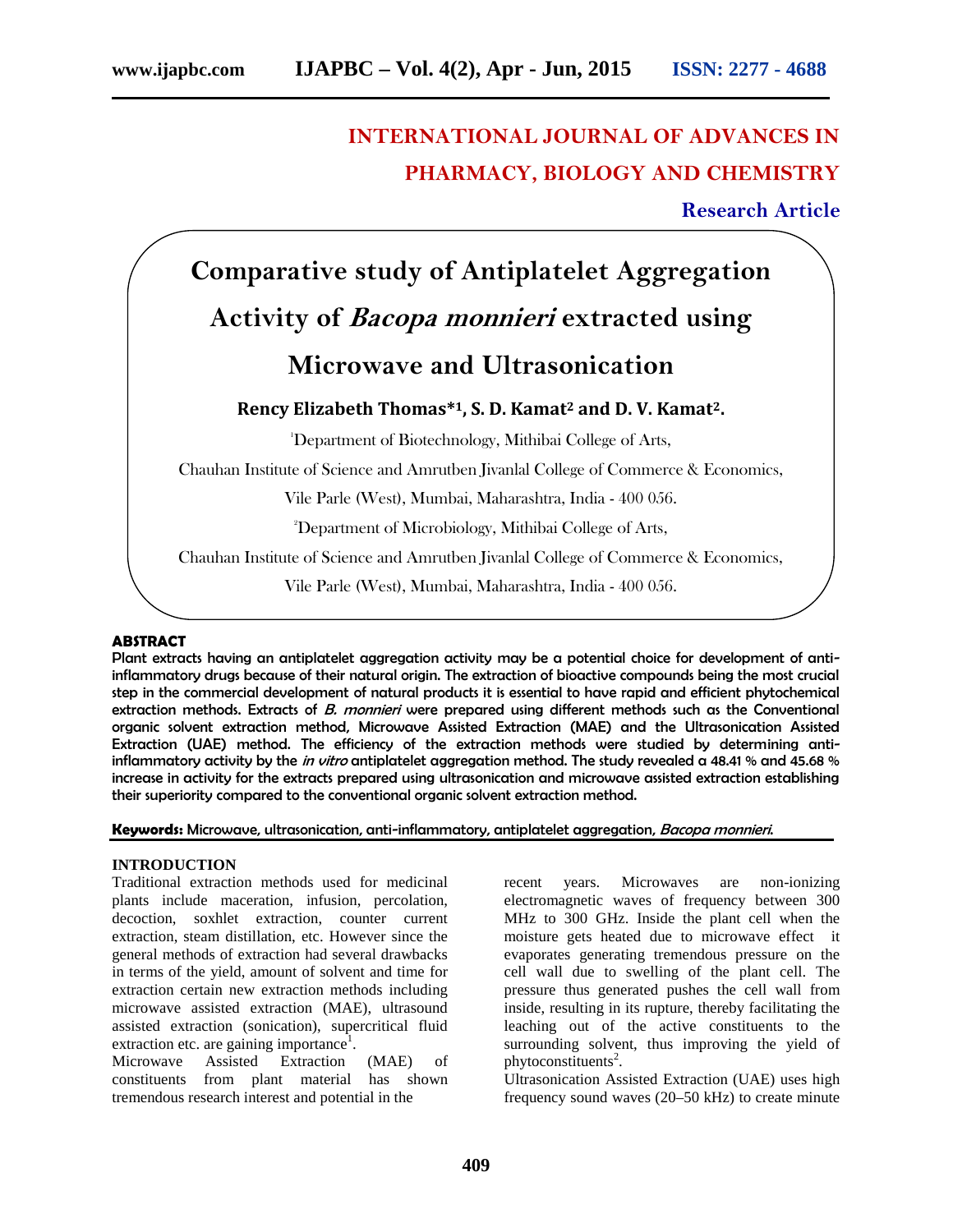pores in the cell wall of plant cells and thereby release the phytochemicals from plant materials. This extraction process is less time consuming compared with traditional laboratory methods because of particle disruption of the plant material<sup>3</sup>. This extraction methodology was used for the isolation of essential oils, polysaccharides and bioactive phytochemicals including menthol, cardiac glycosides, pyrethrins and camptothecin<sup>4</sup>.

Plants extracts are being applied for relief from pain, fever and inflammation since time immemorial. Due to the inherent side effect problems like severe gastric disorders associated with the current synthetic anti-inflammatory agents, the search for new antiinflammatory agents from the huge array of medicinal plant resources, is intensifying, in the hope of discovering novel therapeutic agents capable of suppressing, reducing or relieving pain with very little or no side effects.

*Bacopa monnieri*, a member of the *Scrophulariaceae* family was traditionally used as a brain tonic to enhance memory development and to provide relief to patients with anxiety or epileptic disorders. The anti-inflammatory effects of *Bacopa monnieri* are being studied and the effectiveness of extract in inhibiting experimentally induced inflammation was compared with that of indomethacin, a known antiinflammatory drug. Several compounds are responsible for the pharmacological effects of *Bacopa*. Some of the identified active constituents of *Bacopa* include– the alkaloids Brahmine and herpestine, saponins d-mannitol and hersaponin, monnierin ,betulic acid, tigmasterol, betasitosterol as well as numerous bacosides and bacopasaponins<sup>5</sup>.

Anti-inflammatory properties can be studied by several *in vivo* and *in vitro* methods. However there are several ethical issues regarding the use of animals in the early stages of drug discovery for natural antiinflammatory products. Therefore several *in vitro* methods have been developed which include Anti- Protein denaturation method, Human Red Blood Cell (HRBC) membrane stabilization method, Anti – platelet aggregation activity and measurement and inhibition of pro-inflammatory mediators. The Anti – platelet aggregation activity method is based on the principle that platelets adhere to the damaged regions of the endothelial surfaces forming an aggregation mass. In this method the aggregation of human platelets induced by ADP was used to study the anti platelet aggregation effect of plant extracts with decrease in absorbance indicating increase in aggregation<sup>6</sup>.

The present investigation aims at bridging the gaps in the applications of newer extraction techniques to medicinal plants widely used in India by

investigating the effect of methods like the application of microwave radiation and ultrasonication on the extraction of phytochemicals from *Bacopa monnieri* and to study its anti platelet aggregation activity.

## **MATERIALS AND METHODS:**

### **Collection and Authentication:**

The sundried plant of *Bacopa monnieri* was provided by Konark Herbals and Healthcare, Mumbai and authenticated by the Botany Department of the College. The plant material was powdered and the extracts were prepared.

#### **1. Extraction Methods:**

#### **Conventional organic solvent extraction<sup>7</sup>:**

50g of dried and powdered plant material of *Bacopa monnieri* was added to 500ml of methanol and left overnight. The extract was filtered using Whatman no.1 filter paper and used for further studies after evaporating the solvent under vaccum in a rotary evaporator. The residue was dissolved in DMSO and stored at  $4^{\circ}$ C.

#### **Novel methods of extraction <sup>8</sup>:**

#### **Microwave assisted extraction (MAE)**

50g of dried and powdered plant material was exposed to microwave energy for a time duration of 5 minutes at 100% power and then added to 500ml of the methanol and left overnight.

#### **Ultrasonication assisted extraction (UAE)**

50g of dried and powdered plant material was added to 500ml of methanol and sonicated for time duration of 5 minutes and left overnight.

The extract of *Bacopa monnieri* prepared using MAE and UAE was then filtered using Whatman no.1 filter paper. The post treatments of the extracts were same as that of the conventional extract.

#### **2. Analysis of phytochemicals in extracts: Determination of Total phenolics<sup>9</sup>:**

Extracts of *Bacopa monnieri* prepared using the conventional organic solvent extraction, MAE and UAE methods were analysed for their total phenolic content by the Folin- Ciocalteau method. The diluted extracts (3ml) were pipetted into different test tubes to which 0.5mL of Folin- Ciocalteau reagent and 2 mL of 20 % (w/v)  $\text{Na}_2\text{CO}_3$  solution were added. The tubes placed in a boiling water bath for exactly 1 min and then were cooled under running tap water. The absorbance of the resulting blue solution was measured at 650 nm with a spectrophotometer. The amount of phenolics present in the sample was determined from a standard curve prepared with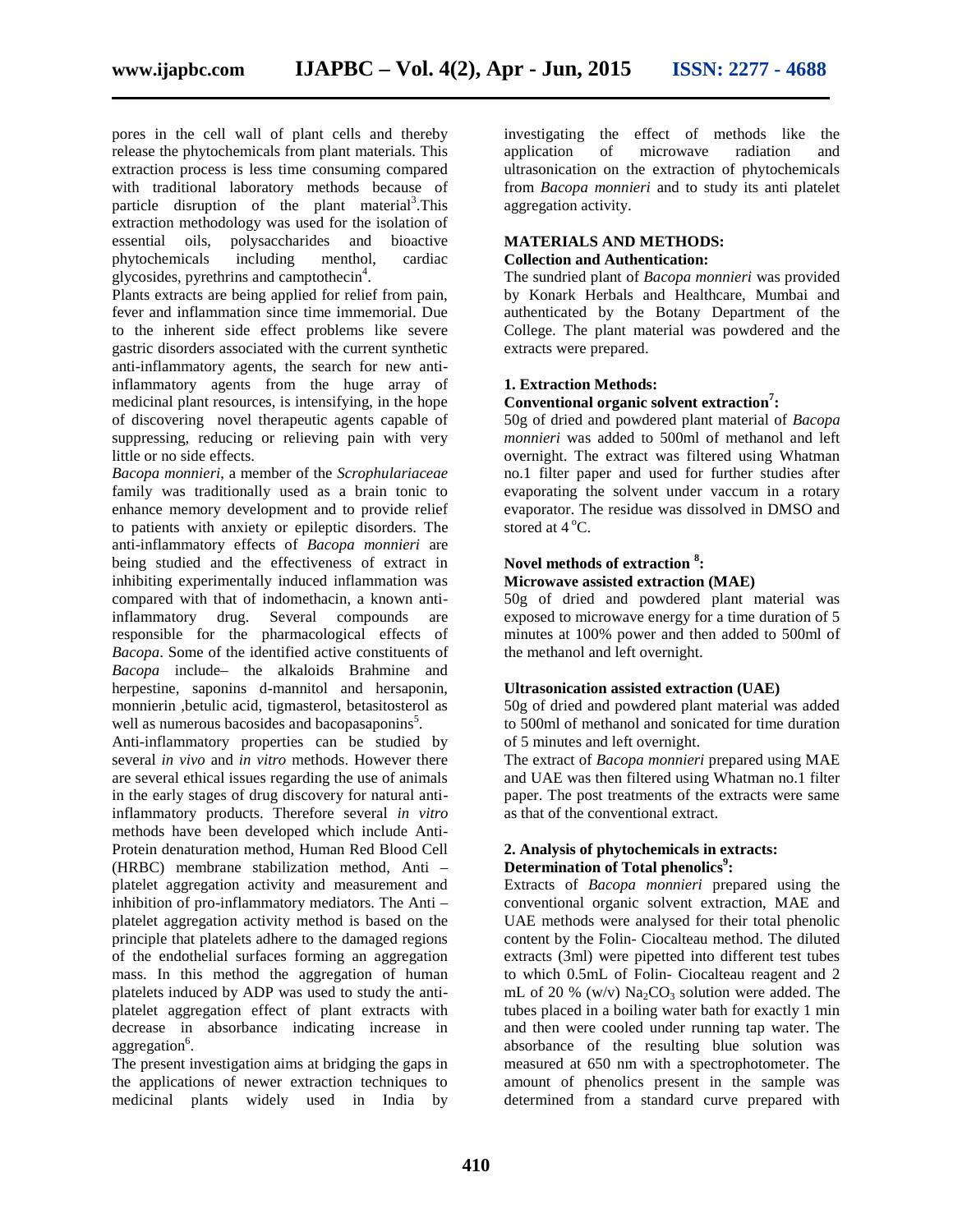catechol and was expressed in mg per gram of the extract.

#### **Total triterpenoid Saponin estimation by Vanillin–Sulfuric acid assay <sup>10</sup>:**

For quantification of triterpenoid saponins from extracts of *Bacopa monnieri,* 0.25ml of diluted plant extract was taken, to which 0.25ml vanillin solution  $(10\%)$  and 2.5ml of sulphuric acid  $(72\% \text{ w/v})$  were added and thoroughly mixed in an ice water bath. The mixture was warmed in a water bath at  $66^{\circ}$ C for 10 min and then cooled in ice-cold water bath and the absorbance at 535 nm was recorded against the blank. The Total Triterpenoid saponin (TTP) content was determined from a standard plot of saponin and was expressed as saponin g% of the extract.

#### **3. Determination of Anti-inflammatory activity**

The *in-vitro* anti-inflammatory activity of the extracts was determined by the Anti-platelet aggregation activity<sup>11</sup>:

The platelet rich plasma (PRP) (obtained from Nanavati hospital, Mumbai) for each assay was re suspended to get  $0.9 \times 10^7$  platelets per 2ml of isosaline (pH 7). Platelet aggregation was determined by measuring the change in the optical density of stirred PRP after addition of the aggregating agent to the cuvette. Platelet aggregation occurs only if the PRP in the cuvette is stirred. The colorimeter was standardized by placing the PRP sample representing 0% transmittance. The increase in light transmittance/decrease in absorbance indicates platelet aggregation. To determine the *in vitro* inhibition of platelet aggregation, 0.2ml of plant extracts prepared in isosaline were used. The platelet aggregation was induced with ADP at a concentration of 1.2mg/ml, which was used as control. The Aspirin 100µg/ml was used as a standard. The absorbance value was recorded at the end of 10min at 620nm and percentage inhibition of platelet aggregation calculated.

#### **Statistical Analysis**:

All experiments were performed in triplicates and the results are expressed as mean + standard deviation.

#### **RESULTS AND DISCUSSION Total phenolic content:**

The phenolic content of the conventional methanolic extract was found to be  $6.72 \pm 0.27$  mg/g (catechol equivalents, CE). However the microwave and ultrasonication extract yielded a higher phenolic content compared to the conventional extract. *Bacopa monnieri* yielded maximum phenolic content of  $11.51\pm0.28$  mg/g (CE) and  $9.17\pm0.15$  mg/g (CE).

#### **Total triterpenoid saponin content:**

The total triterpenoid saponin content of the extracts, prepared using methods of MAE and UAE was estimated and compared with the conventional organic solvent extract. The saponin content of the conventional, microwave and ultrasonication extract was found to be  $4.63 \pm 0.15\%$ ,  $9.91 \pm 0.14\%$  and  $6.33$  $\pm 0.25\%$ . However, the use of novel extraction methods of microwave and ultrasonication resulted in a  $5.3\pm0.2\%$  and  $1.7\pm0.12\%$  increase in the yield of saponins.

#### **Antiplatelet aggregation activity:**

The antiplatelet aggregation activity was studied to determine the anti-inflammatory potential of the extracts. The conventional, microwave and ultrasonication extract exhibited an activity of 42.72±0.75%, 88.4±0.2% and 91.13±0.30% respectively at 100µg/ml of extract (Fig 1). Thus, the ultrasonication extract exhibited highest activity for anti-platelet aggregation. The study revealed a 48.41 % and 45.68 % increase in activity for the extracts prepared using ultrasonication and microwave assisted extraction respectively establishing their superiority. Thus on studying the anti-inflammatory mechanism it can be summarized that the ultrasonication extracts exhibited greater efficiency in anti-inflammation by preventing platelet aggregation. *B. monnieri* is known to contain different phytochemical compounds such as Bacosides A & B, Bacogenins A1, A2, A3, A4 and many more<sup>13</sup>. The difference in the anti-inflammatory efficiency by the platelet aggregation mechanism may be attributed to the difference in phytochemical composition and concentrations in the extracts due to the variation in the kind of technology used.

#### **CONCLUSION**

Platelet aggregation plays a major role the development of atherothrombotic disorders. As a result, inhibitors of platelet aggregation have become increasingly important. The dissatisfaction in the potential undesirable side effects of the current anti platelet agents has fuelled the search for new generation of effective agents from natural sources. In recent years natural products have proven to be a reliable template for the development of new scaffolds of drugs. Several studies have reported phytochemicals such as alkaloids, phenolic phytochemicals such as alkaloids, compounds, flavonoids and a diterpene isolated from different plant sources, showing potent anti-platelet activity. Recently a number of naturally occurring triterpenes and their derivatives have also been reported to possess remarkable anti-platelet  $\arg$ gregation<sup>14,15</sup>.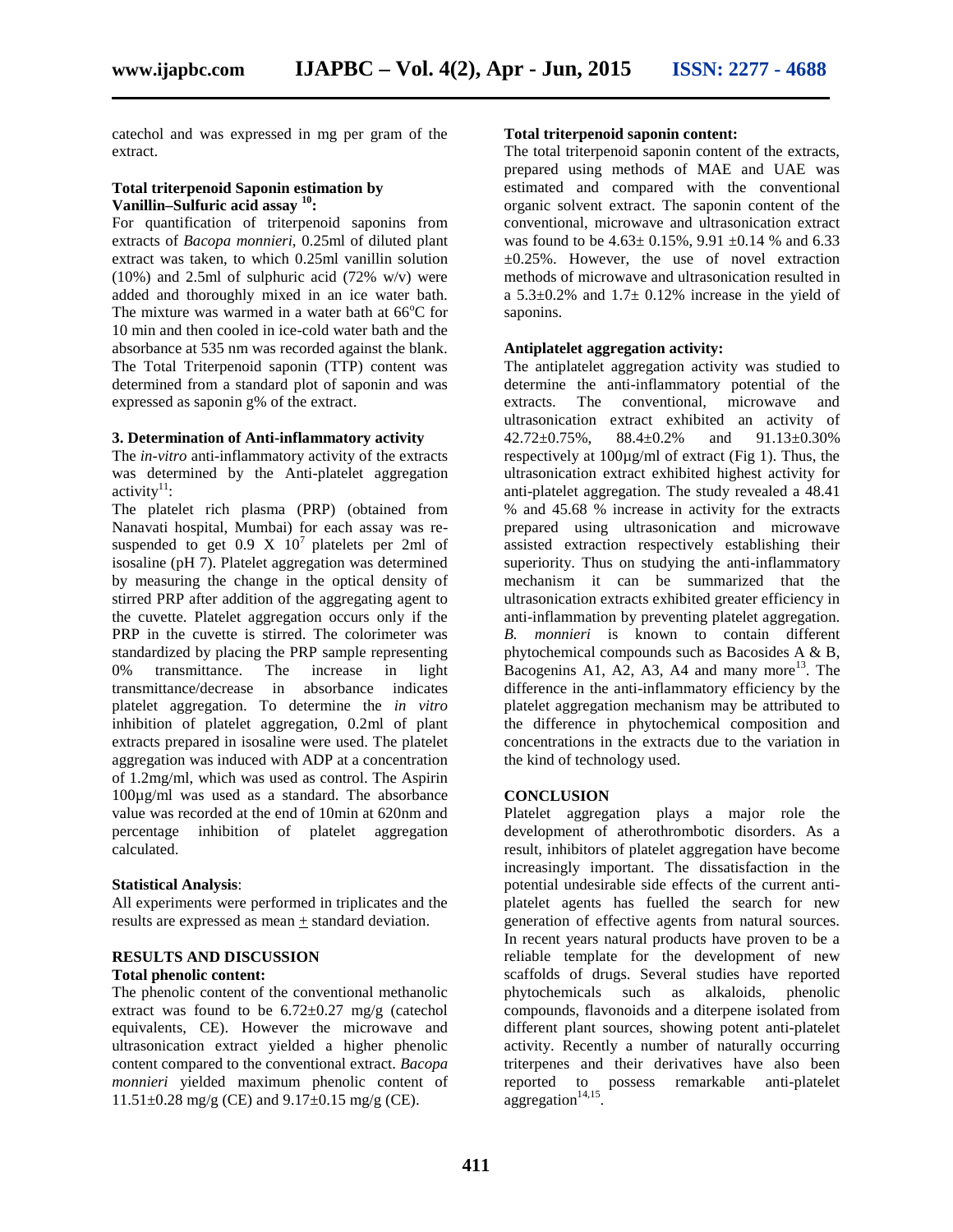This study suggests that the efficiency of the bioactive molecules is greatly influenced by the extraction technology involved. On a comparative evaluation of extraction using microwave, ultrasonication and conventional organic solvent based extraction method it can be concluded that ultrasonication assisted extraction of *B. monnieri* proved to be most effective in increasing its potential for anti- platelet aggregation activity. The extract prepared using microwave also exhibited higher potential in anti-platelet aggregation activity but it was not as superior as the ultrasonication extract. However the characterization and isolation of phytochemicals present in the extract prepared using ultrasonication and microwave which are responsible This study suggests that the efficiency of the<br>bioactive molecules is greatly influenced by the<br>extraction technology involved. On a comparative<br>evaluation of extraction using microwave,<br>ultrasonication and conventional or

for anti-platelet aggregation and their subsequent molecular mechanisms involved needs to be studied. Thus the present preliminary work reveals that ultrasonication and microwave assisted extraction technology can be exploited to prepare herbal therapeutics with greater potency based on the applications required in terms of the antioxidant, antiinflammatory, anti-tyrosinase activity etc. e efficiency of the for anti-platelet aggregation and their subsequent<br>
1. On a comparative molecular mechanisms involved needs to be studied.<br>
1. On a comparative molecular mechanisms involved needs to be studied.<br>
1. On

#### **ACKNOWLEDGEMENT**

The authors wish to acknowledge the help provided by the Botany Department of the College, Konark Herbals and Health care and Nanavati Hospital, Mumbai.



**Figure 1**

**Antiplatelet Aggregation of** *Bacopa monnieri* **extracts prepared using different methods extracts prepared** 

#### **REFERENCES**

- 1. Huie CW. A review of modern sample preparation techniques for the extraction and analysis of medicinal plants. Analytical and Bioanalytical Chemistry, 2002; 373: 23-30. W. A review of modern sample<br>on techniques for the extraction and<br>of medicinal plants. Analytical and
- 2. Vivekananda M, Yogesh M and Hemalatha S. Vivekananda M, Yogesh M and Hemalatha S.<br>Microwave Assisted Extraction – An Innovative and Promising Extraction Tool for Medicinal Plant Research. Pharmacognosy Reviews, 2007; 1: (1) 7 -18.
- 3. Mukherjee PK, Quality Control of Herbal drugs: An approach to evaluation of botanicals. Business Horizons, 2002.
- 4. Fulzele DP and Satdive RK. Comparison of techniques for the extraction of anticancer

drug camptothecin from *Nothapodytes foetida.* Journal of Chromatography *A* 2005; 1063(1- 2): 9-13.

- 5. Gohil KJ, Patel AJ, Biswak, DB, Sharma PK, Kumar N, Dudhe R and Bansal V. Review of *Bacopa monnieri*: current research and future prospects. International Journal of Green Pharmacy 2010; 4(1):1-9.
- 6. Lavanya R, Maheshwari SU, Harish G, Bharath RJ, Kamali S, Hemamalani D, Varma B and Reddy CU. Investigation of *In-vitro* anti-Inflammatory, anti-platelet and anti arthritic activities in the leaves of *Anisomeles malabarica* Linn. Research Journal of Huie CW. A review of modern sample<br>
preparation techniques for the extraction and<br>
analysis of medicinal plants. Analytical Chemistry, 2002; 373: 23-30.<br>
Bioanalytical Chemistry, 2002; 373: 23-30.<br>
S. Gohil KJ, Patel AJ, B